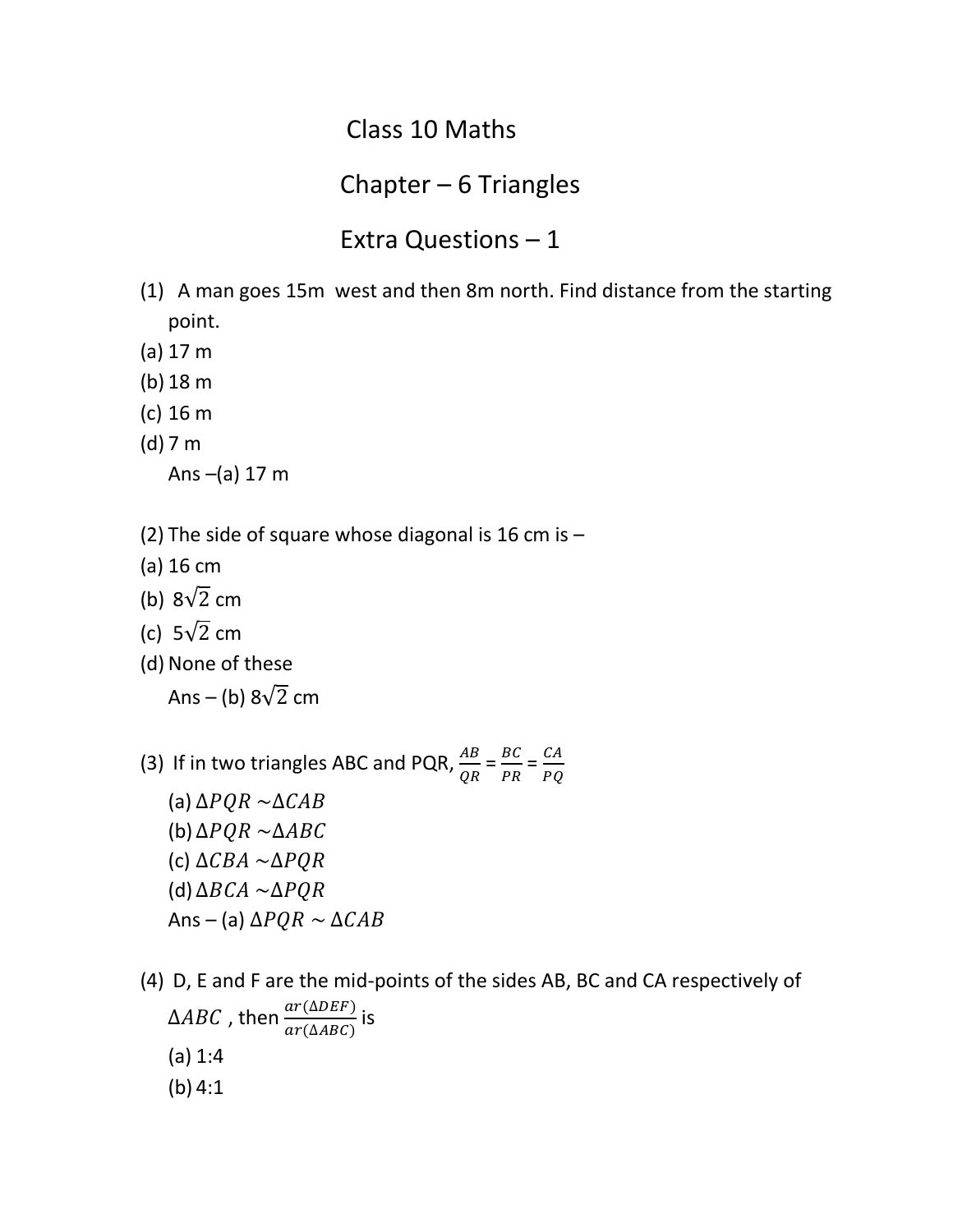- (c) 1:2 (d) None of these Ans (a) 1:4
- (5) In a triangle, DE | | BC and AD = 1 m. the ratio of the area of  $\triangle ABC$  to the area of  $\triangle ABC$  to the area of  $\triangle ADE$  is –
- (a) 9:1
- (b) 1:9
- (c) 3:1
- (d) None of these

Ans  $-9:1$ 

- (6) Length of an altitude of an equilateral triangle of side '2a' cm is –
- (a) 3a cm
- (b)  $\sqrt{3}$  a cm (c)  $\frac{3}{2}$  $\frac{5}{2}$ a cm (d)  $2\sqrt{3}$  a cm

Ans – (b)  $\sqrt{3}a$  cm

- (7) In an isosceles triangle ABC, if AC=BC and  $AB^2 = 2AC^2$ , then <C =
	- (a)  $45^\circ$
	- $(b) 60°$
	- (c)  $90^\circ$
	- $(d)$  30 $^{\circ}$ 
		- Ans (c)  $90^\circ$

(8) If  $\triangle ABC \sim \triangle RPQ$ ,  $AB = 3$  cm,  $BC = 5$  cm,  $AC = 6$  cm,  $RP = 6$  cm and  $PQ = 10$ , then find QR.

(a) 10 cm (b) 12 cm (c) 14 cm (d) 8 cm

Ans  $-$  (b) 12 cm